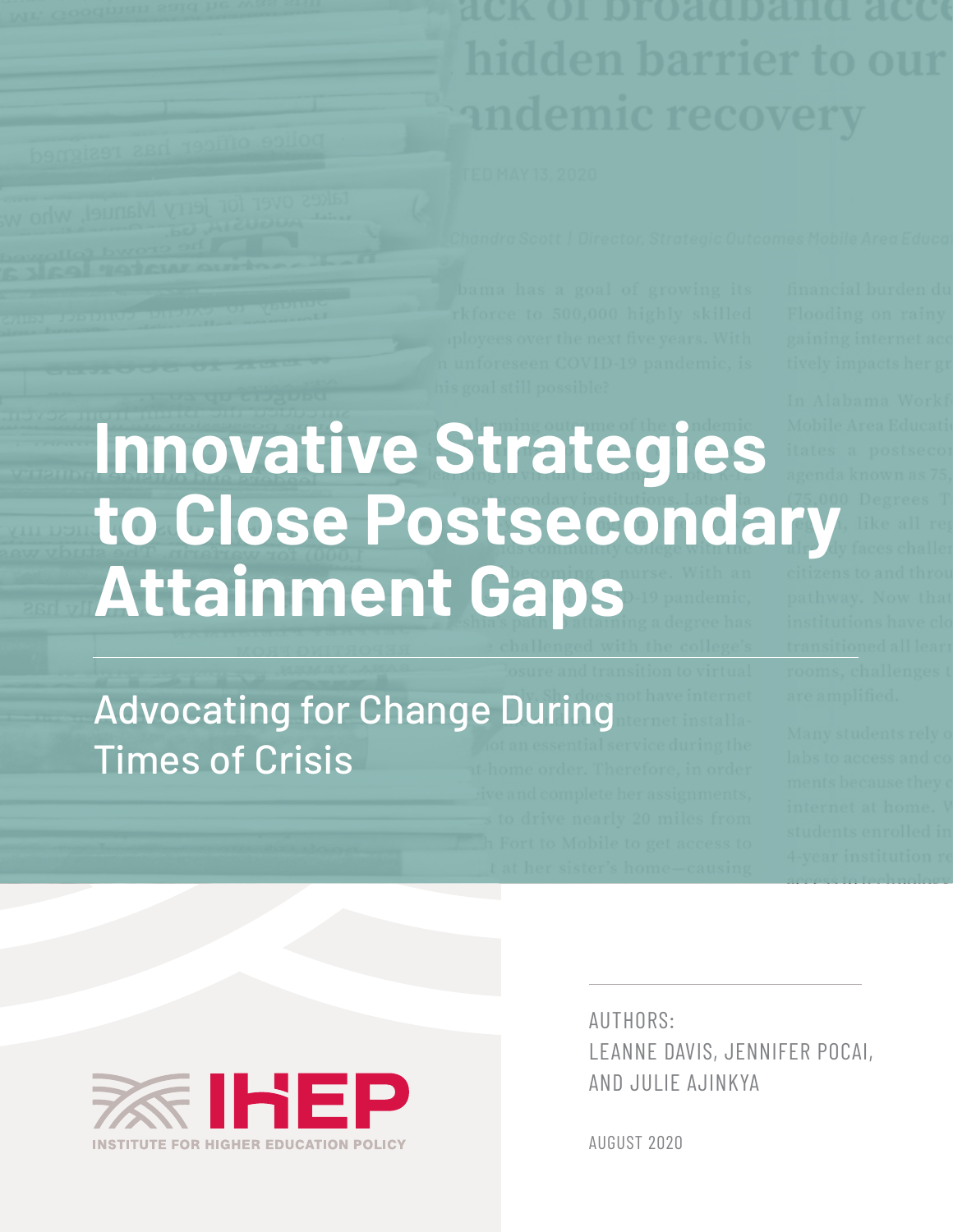# In the past few years, communities across the nation have weathered the effects of multiple crises.

**Natural disasters, such as wildfires in northern California, tornadoes and floods in the Midwest, or hurricanes along the southern coast have devastated districts and counties, repeatedly testing the resiliency of communities' emergency-response strategies.**

The year 2020 brought two additional crises of extraordinary magnitude. Communities from coast to coast were upended first by the COVID-19 pandemic and then by anti-racism protests, fueled by centuries of discrimination and sparked by George Floyd's murder as well as other instances of police violence and systemic racism. Responding to these dual crises of a global pandemic and endemic, structural racism requires dual foci: both short- and long-term action and thinking at both the individual and society levels. Further, the fact that health and health care disparities plus wealth and employment gaps, among other inequities rooted in systemic racism, have caused the COVID-19 crisis to disproportionately impact Black and other communities of color demands a comprehensive and wide-ranging approach.

Successful community leaders understand how to prioritize immediate and direct action to help community members in real-time, while also continuing to address the structural and systemic barriers that consistently lead to disproportionate devastation for Black communities, communities of color, and other populations that have been historically and systematically discriminated against. Talent Hubs, a network of communities designated by Lumina Foundation, in partnership with the Kresge Foundation, for their ability to align and organize behind the common goal of increasing postsecondary attainment, are home to such leaders. Throughout crisis recovery in these communities, diverse groups of community stakeholders, civic leaders, and educators have collaborated across sectors to ensure no member

of their communities is left behind. These cross-sector partnerships are built on the understanding that community healing and prosperity is not about "fixing" individuals; instead they focus on systemic reform in a way that intentionally addresses education, employment, and health disparities related to race, ethnicity, and/or socioeconomic status.

Throughout the uncertainty of 2020, Talent Hubs have acted swiftly on behalf of their most disenfranchised populations to identify and remove barriers to education and provide services to keep their students from falling behind. In this time of national crisis, regional collaboratives can harness the power of their collective voice to advocate on behalf of their citizens for necessary change, call attention to policies and practices with inequitable consequences, and use data to illustrate how pandemics magnify disparities in their community that disproportionately impact the people they serve.

This guidebook highlights inspiring examples of Talent Hubs' responses from around the country and takes a deep dive into the partnership strategy that one Talent Hub in southwest Alabama deployed to capture and amplify the voices of students in their region who have been most marginalized by the effects of the current pandemic. Following the **interview** portion of the guidebook, we provide an **Op-ed Storytelling Tool** to help other communities harness the power of collective voice to advocate for change in their regions.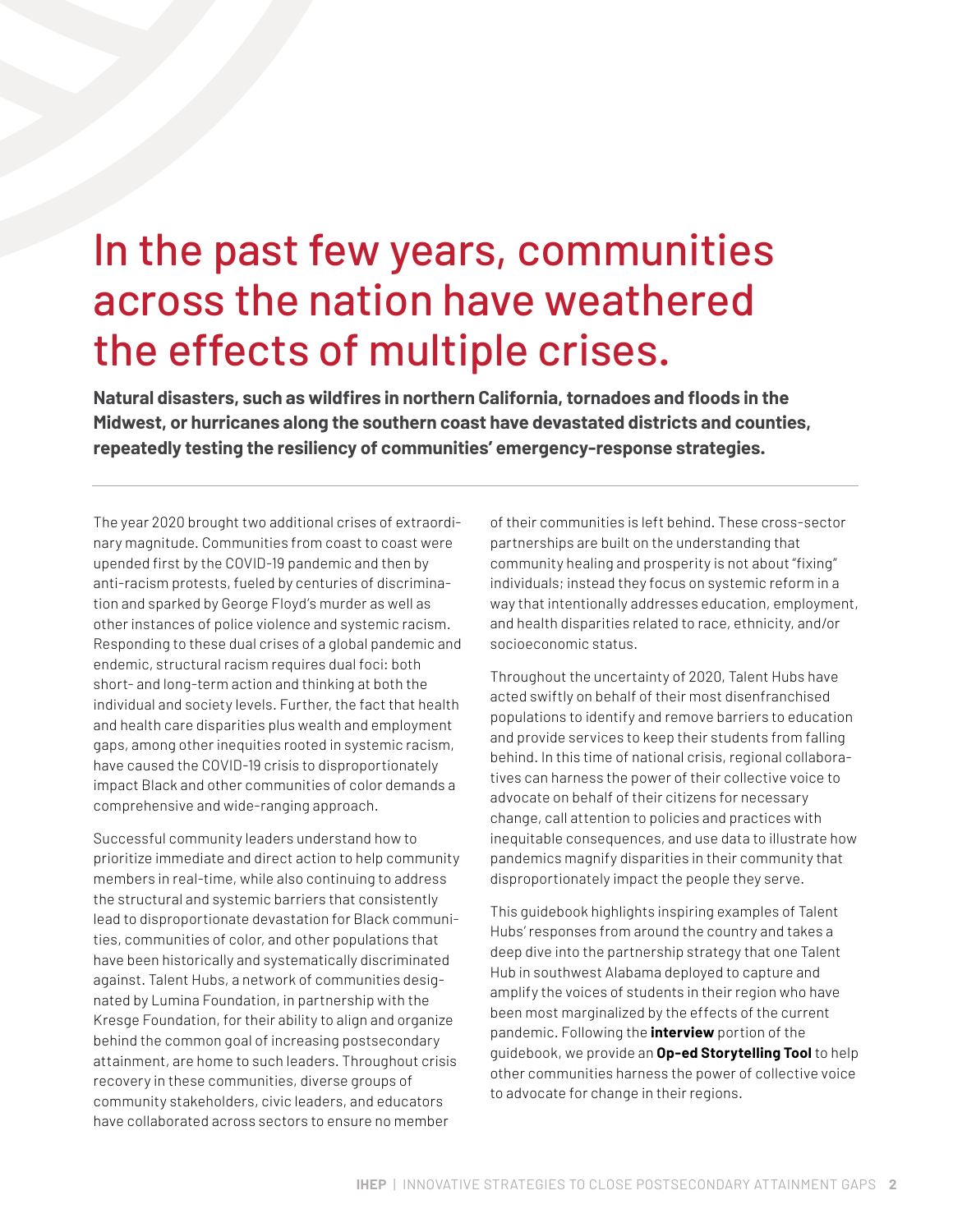# **MOBILE COUNTY, ALABAMA**

**• Chandra Scott** – Director, Strategic Outcomes, Mobile Area Education Foundation (MAEF)

Mobile County, located in southwest Alabama, adjacent to Mobile Bay and the Gulf of Mexico, encompasses eleven municipalities and is home to over 413,000 residents.1 In Mobile County, 59 percent of residents are white, 36 percent are Black, and the remaining 7 percent are a range of all other ethnicities.<sup>2</sup> Only 31 percent of residents have earned a degree or credential and 22.3 percent have earned some college credit but no degree.<sup>3</sup> Approximately 21 percent of residents live in poverty and the median household income is \$46,166.<sup>4</sup> Mobile County's unemployment rate jumped from 3.8 percent in March 2020 to 15.1 percent in April 2020 at the outset of the COVID-19 crisis.<sup>5</sup> Roughly 83 percent of Mobile County residents have a computer at home and 72 percent have broadband internet subscriptions, compared to the national averages of 88.8 percent and 80.4 percent, respectively.<sup>6</sup> This crisis has magnified the pre-existing digital divide and has had a disproportionate impact on the access and success of students from populations typically underrepresented in higher education.

The Mobile Area Education Foundation (MAEF), a nonprofit whose staff members have been advocates and activists for public education in the Mobile area for over two decades, is the lead Talent Hub partner for its region. MAEF employs a broad-based citizen engagement approach to improve public education outcomes and career readiness in the community. The foundation leverages strategic partnerships with civic leaders, industry, and public K-12 and postsecondary systems to advance its mission. MAEF's 75,000 Degrees (75K°) initiative aims to increase postsecondary attainment by doubling the number of Mobile County residents with degrees by 2030. Bishop State Community College, Coastal Alabama Community College, and the University of South Alabama are partners in 75K°, which is led by Chandra Scott, MAEF's Director of

#### **"UNDERREPRESENTED"**

T T f, T

I. I.

I

I.

Т

T

T

T

T

The term "underrepresented," like "underserved," is commonly used but also commonly misunderstood. The fact many students historically have not been served by our higher education system and presently are not represented in that system is an intentional result, not an unfortunate coincidence.

In the recent words of IHEP President Michelle Asha Cooper:

"For too long, our higher education system has operated on policies, practices, and assumptions that inherently privilege white, wealthy, and well-connected students over their peers. The insidious policies that disadvantage Black, Latinx, Indigenous, and other students of color, as well as low- and moderate-income students do more than limit their potential. They limit the potential of our higher education system to be a true arbiter of social mobility and justice. But the way we've been isn't the only way we can be. Our higher education system can rise to this moment and fulfill its mission for all students, by reframing, rethinking, and even rebuilding."

L

т

Т

П

Strategic Outcomes, who has worked for educational equity for over eighteen years.

MAEF's blueprint expands beyond Mobile County to impact the entire Piney Wood region in southwest Alabama, also known as Region 7. Their partners collaborate with the entire nine-county region, cascading aligned county-level efforts into a regional vision.

The COVID-19 crisis forced higher education Talent Hub partners in Mobile County, along with institutions across the country, to move their instruction and work online during spring 2020, with an uncertain date of return to

<sup>1</sup> Mobile County. (n.d.). *About Mobile County.* Retrieved from https://www.mobilecountyal.gov/government/about-mobile-county/

<sup>2</sup> United States Census Bureau. (2019). *QuickFacts: Mobile County, Alabama.* Retrieved from https://www.census.gov/quickfacts/ mobilecountyalabama

<sup>3</sup> Mobile Area Education Foundation. (n.d.). *75K degrees.* Retrieved from http://www.maef.net/our-work/initiatives/75k-degrees/

<sup>4</sup> United States Census Bureau. (2019). *QuickFacts: Mobile County, Alabama.* Retrieved from https://www.census.gov/quickfacts/ mobilecountyalabama

<sup>5</sup> Alabama Department of Labor. (2020). *Alabama, U.S., & county area: Civilian labor force data.* Retrieved from [http://www2.labor.alabama.gov/LAUS/](http://www2.labor.alabama.gov/LAUS/cntyclf.pdf) [cntyclf.pdf](http://www2.labor.alabama.gov/LAUS/cntyclf.pdf)

<sup>6</sup> United States Census Bureau. (2019). *QuickFacts: United States.* Retrieved from <https://www.census.gov/quickfacts/fact/table/US/PST045219>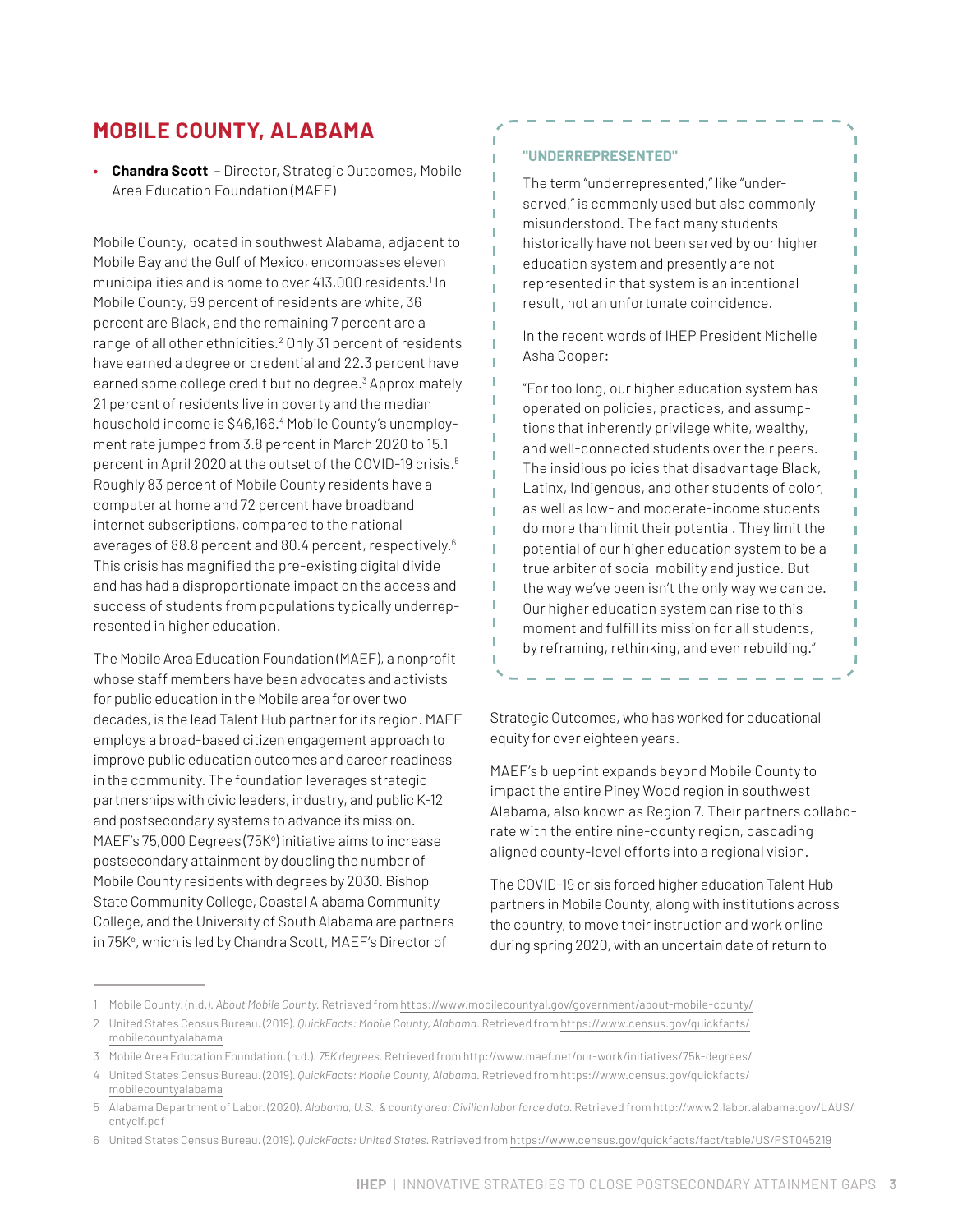campus-based operations. As colleges and universities acted quickly to protect the health and wellbeing of their students, staff, and faculty, postsecondary professionals were charged with transforming the higher education system into a fully virtual environment almost overnight. Postsecondary institutions in Mobile County responded by transitioning student services like tutoring, advising, and basic needs assistance to open Zoom rooms or by appointment using Zoom and similar platforms. Colleges and universities addressed students' increased financial strain by creating COVID-19-specific student emergency funds and keeping campus food pantries open with new "social distancing" guidelines. These institutions also attempted to tackle the heightened digital divide by providing wi-fi in campus parking lots, and local internet providers offered temporarily free or low-cost subscriptions.

The following sections provide an in-depth look at how the Mobile Talent Hub lifted up the voices of those students who were most impacted by these disruptions to their postsecondary plans in order to ensure they—and others like them—are not left behind. For those interested in harnessing the power of collective voice to advocate for change in their regions, IHEP's **Op-ed Storytelling Tool** demonstrates how to use stories to craft a powerful op-ed.



*Coastal Alabama Community College students, Calvin Dulaney, Brennan Howard, and Cameron Morris, taking a stroll on the porch of the Fairhope Campus' Administration Building before March 2020. "We miss seeing our students in person and look forward to the days when we can return our classes to campus," shared college staff. "In the meantime, we are doing all we can to keep our students safe and minimize the spread of COVID-19." Photo courtesy of Coastal Alabama Community College.*

Talent Hubs, by design, understand that to increase educational attainment, they must work to fix systems and intentionally address barriers that lead to equity gaps related to race, ethnicity, and socioeconomic status. Due to the cross-sector nature of their work, Talent Hubs can act in meaningful ways when they leverage their collective voice to advocate on behalf of the people they serve. Even more powerfully, Talent Hubs can use their position to amplify the voices of impacted communities who would not otherwise be heard. Actions like these are necessary to ensure equitable access to and success in postsecondary education that will lead to meaningful employment and stronger communities.

In the following interview, IHEP spoke with Chandra Scott about how MAEF conducts collective action work and amplifies the collective voice.

# Goals

#### **IHEP: How did you identify the problem that the Mobile Talent Hub is collectively working to solve, even before the COVID-19 crisis?**

In Mobile County, we were grappling with a disconnect between our high school, postsecondary, and workforce sectors. After years of intense focus, our high school graduation rates were going up, but we continued to hear from partners in our workforce sector that high school graduates were not workforce ready. This feedback led to our initial focus on postsecondary education as the link between secondary education and employment.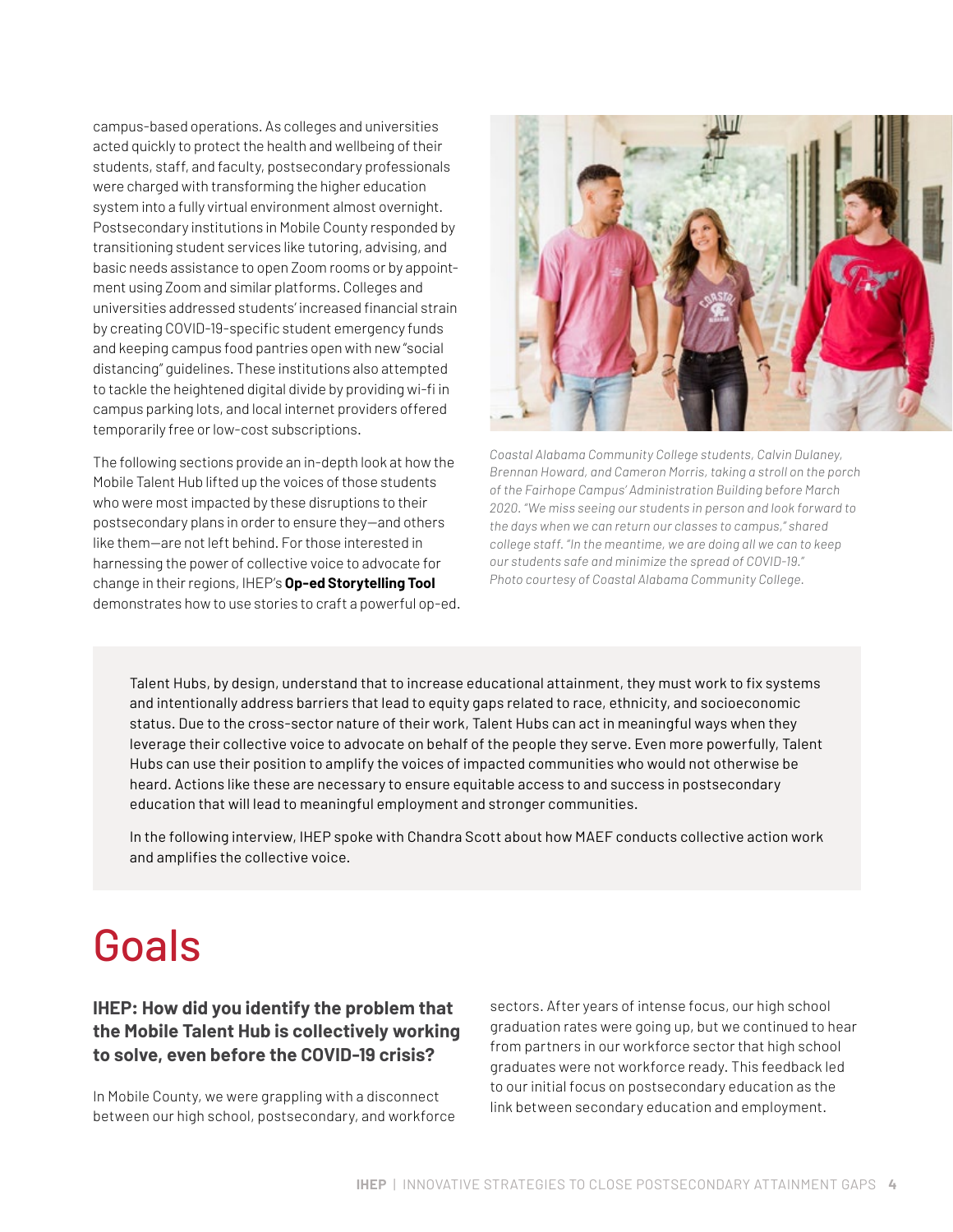The first time we reviewed our postsecondary attainment data was heartbreaking. We all had this sense of shock. For years, we've unwittingly perpetuated the perception that our higher ed systems were great. You would see new buildings going up, campus expansions, and sports teams coming in, signaling growth. With growth, it's easy to assume that student outcomes must be great, but the data said something totally different. At the time, one institution's graduation rate was under 14 percent. Once we started to disaggregate the data and focus on Black, or any people of color, it was startling how low postsecondary attainment rates were.

We coupled the attainment data with our projected workforce needs and an evaluation of our community. That's when we realized that only around 75,000 out of the 413,000 people in Mobile held a postsecondary degree and the majority of them would either be aging out of the workforce or were employed in the education sector. We realized this didn't leave enough people with postsecondary degrees to fill positions requiring such credentials in other industries.

*Our thought was, "You're telling us that in a community with so many resources, our people really have not been the valued asset? It's really been buildings and industry?" We decided that to shift the conversation to postsecondary education, we would need to focus on human capital as an asset.*

We began to be strategic and to hold our education leaders accountable. We needed them to be more open, transparent, and engaged about how their institutions would help meet our goal of 75,000 additional degrees. That was probably the greatest benefit of this work—it geared us up to be more open with each other and to eliminate the invisible walls that kept us from entering each other's space to collaborate.

### **IHEP: How did you identify the student populations on which MAEF would ultimately focus?**

We felt a need to put emphasis on students who are African American, both male and female, and students who are Pell-eligible, which is usually synonymous with a low-income student or family. Those two populations are part of our equity lens because our data showed that they have high remediation rates, while also rating lowest in completion. We realized that surely something is going on if African American and Pell-eligible students are the ones who are usually enrolled in the remedial courses.

We all know research has shown that when students are put on a remedial track, they're less likely to complete because they're already behind their cohort. If students have to repeat the remedial course, then they might give up, or be forced to give up, because their financial aid will likely run out. We realized we needed to better understand the multi-layered barriers and challenges those two populations faced.

### **IHEP: How did MAEF's previous work guide its response to the COVID-19 crisis in your community?**

Over the years, we've had a front-row seat to watch how K-12 and higher ed dealt with students who are called different terms, like "opportunity youth," "high-risk," or "at-risk," but all share the common denominator of being left behind, even as their challenges differ by the individual. Many of us would likely have a hard time trying to balance the myriad challenges these students face while juggling what academia requires with all of their other responsibilities. Hearing student stories in Mobile kept my eyes open to the unseen challenges that exist in our society and our communities. As a society, we see a student going to college and think they must be fine. We assume that their world is good, because if it wasn't, they wouldn't be there. In reality, that is so far from the truth. Hearing actual stories of students' struggles kept me from thinking that because enrollment is going up, all of these students are doing great and everyone is on the same level playing field, when that's not the case.

### **IHEP: How did the COVID-19 crisis magnify the disparities in your community that impact the students you serve?**

Three years ago, MAEF opened the Accel Day and Evening Academy, which was the state's first charter school. We work with a lot of underserved kids, particularly with regard to technology access, so we provide Chromebooks for all of them because we know the resource barriers they face. When COVID hit, I witnessed what our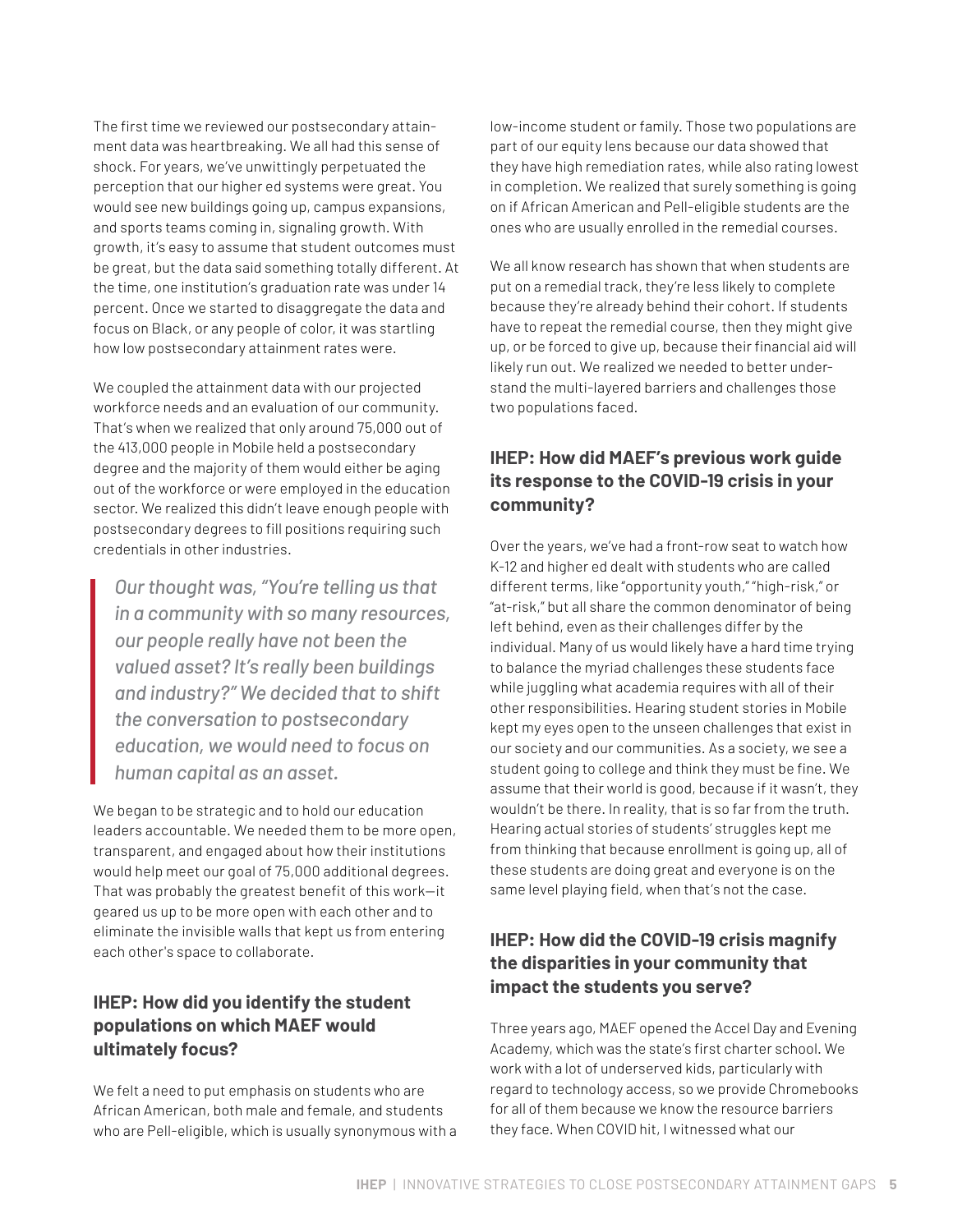organization had to do to assist our charter school students, such as assessing how many students needed to check out a Chromebook to take home and how many students we had to help access broadband because they lacked any service in their home. So many processes had to be put in place to support those high school students and that was only at one charter school.

Because of this, I suspected it would be no different in higher ed. When I spoke with advisors at our partner postsecondary institutions, they talked about how their phone literally would not stop ringing because their students were concerned with online learning, saying, "I've never had an online course," or, 'I only had one online course, but I usually did it on campus in your lab." Now, listen to that. "I take an online class at your institution, but I come to your institution to do the online class." The craziness in that statement alone contains so many layers of challenges that student faces. Most likely that student took the online course because it gave them flexibility and time to do the course, but they didn't have the resources to take an online course in the way we imagine they would, in the comfort of their homes.

Listening to these anecdotes pushed me to want to understand better: how are all students being impacted by the COVID pandemic? I think it gave us an opportunity to show the people in positions of power, who can truly influence systemic change around access to technology and non-traditional learning loads, how we can do better for our students.

### **IHEP: How else does technology impact students in Mobile and MAEF's goals?**

Lack of technology or internet is usually labeled as a rural issue. One student with whom I spoke doesn't live in rural Alabama; she lives in a suburban area and yet she does not have internet. I want people to understand that we can't box issues to belong to one population of people, just because that's usually the group that we've been told, or sold, to believe the issue impacts. That's a strategy we use to ignore a problem. We're taught that only a small group of people are affected, which causes us to think that it's not that big of a problem.

In Alabama, we had to realize that this problem is bigger than just our rural areas. The shift to distance learning broadened the gap and it made me concerned about

# **WORKFORCE SPOTLIGHT**

**How are regional Chambers of Commerce advocating for the needs of local businesses and their communities during the COVID-19 crisis?**

In Oklahoma, the **Tulsa Regional Chamber** launched its COVID-19 Business Impact Survey in mid-March, surveying regional businesses on pandemic-induced challenges and how the Chamber could be of most value. Overwhelmingly, respondents communicated the need for advocacy at the local, state, and federal levels for financial support and assistance. In Michigan, the **Detroit Regional Chamber** conducted a Return-to-Work Survey in early June to garner feedback from regional business leaders regarding how to safely physically reopen businesses and establish work-from-home protocols. The survey results will be used to create resources to assist local businesses in reopening and inform policymakers of the ongoing regional needs.

#### **What actions are Talent Hub partners taking to ensure businesses survive the pandemic and displaced workers find employment during the COVID-19 crisis?**

**Northeast Indiana** Regional Partnership quickly adapted by moving their Professional Development Summer Series for Interns online. The Series' purpose is to support employers in providing high-quality, real-world learning experiences for their interns. Team Northeast Ohio Business Development Organization (NEO) (part of the **Cleveland Hub**), and the University of South Florida (**Tampa Bay Hub**), swiftly transitioned their career fairs online. Team NEO sponsored the OH-Zone Virtual Career Fair with over twenty manufacturing employers from northeast Ohio and the University of South Florida held a Virtual Career Fair in partnership with CareerEco and eleven other Florida public universities that featured over one-hundred employers.

reaching our regional goal of 75,000 degrees. Our state has a goal of 500,000 highly skilled and trained workers. Both of those goals are now in jeopardy. If a pandemic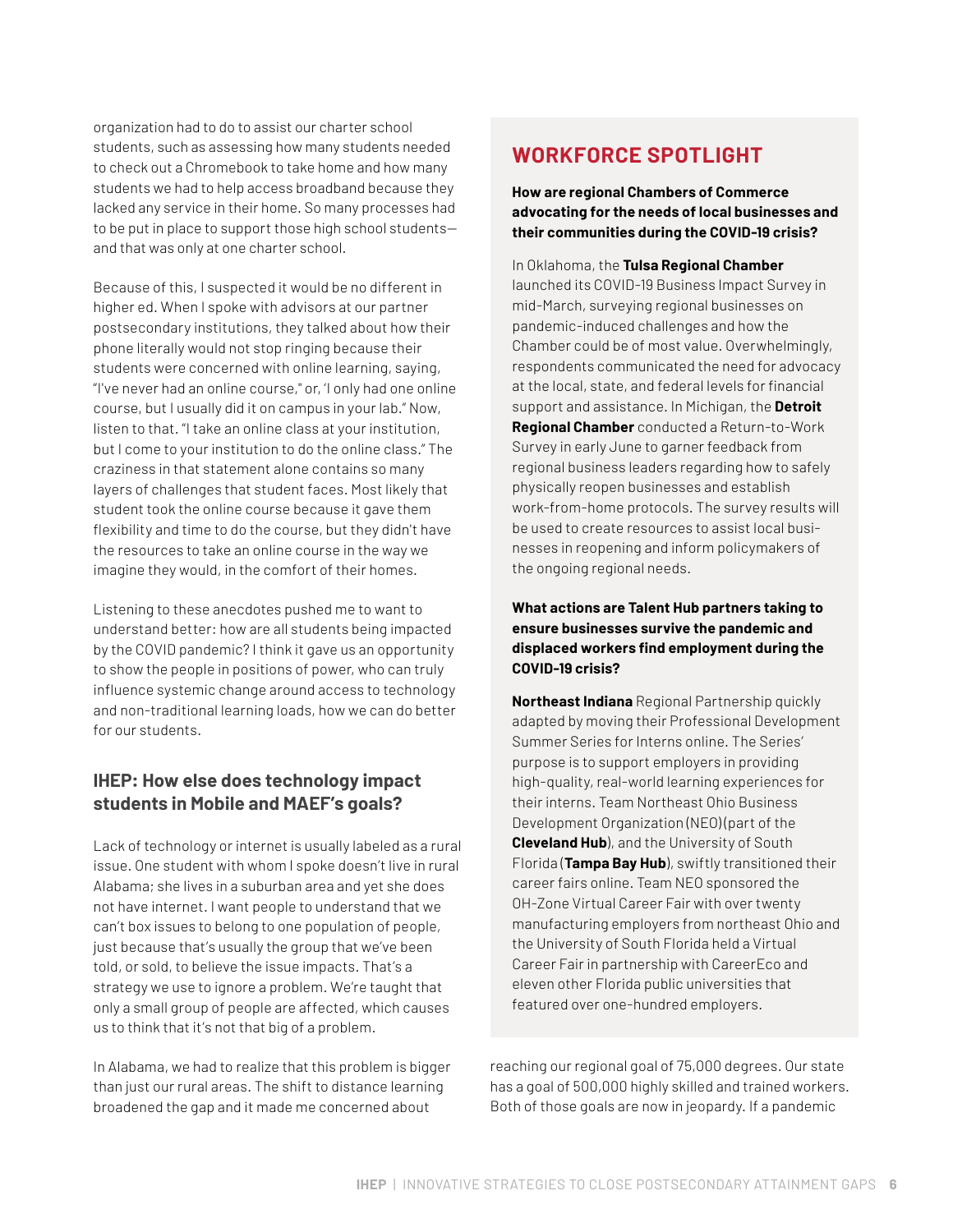pushes postsecondary instruction online, and a quarter of the state doesn't have technology or internet, how will we hit our educational and workforce targets?

When I talk about the issue around the technology in the household, yes, most households have some type of smart device or computer. However, usually more than one person lives in that household. How do you map out whose work is prioritized in a home with one computer,

that's likely not the most up-to-date? Someone in the house is going to get short-changed. That's why we had to look at this more comprehensively; beyond whether each household has a computer, how many people in that household now have to shift to online learning or work when a situation like COVID-19 happens? I wanted an opportunity to explore what others were dealing with and shine a light on the lack of understanding of how this crisis is impacting people throughout our state.

# **COMMUNITY SPOTLIGHT**

**How have backbone community partners acted swiftly to identify and remove barriers to education and services during this time of crisis?**

Childcare emerged as a significant need in many communities. When work cannot be completed at home, access to quality childcare is essential for parents and caregivers who are providing life-critical services or who are at risk for health reasons or extreme financial hardship. The **Columbus** and **Tulsa Hubs** provided a pathway for families, including first responders, to access safe emergency childcare. The United Way of Central New Mexico (**Albuquerque Hub**), the Boston Foundation (**Boston Hub**), the United Way of Southern Nevada (**Las Vegas Hub**), the Southwest Florida Community Foundation (**Southwest Florida Hub**), and the Community Foundation of Tampa Bay (**Tampa Bay Hub**) established emergency relief funds to be distributed to nonprofits serving local community members

most impacted by COVID-19. The United Way of Southern Nevada and the Community Foundation of Tampa Bay also leveraged their websites to bring attention to the resource and volunteer needs of community-based organizations in their regions.

#### **How have Talent Hub partners reacted to societal inequities magnified by COVID-19?**

Realizing that many students in their community did not have the internet access and technology needed to be successful in school, the **Nashville** Area Chamber of Commerce responded by swiftly establishing a community consortium to address the regional digital divide. **Northeast Indiana** Talent Hub partner Ivy Tech Fort Wayne collaborated with the local YWCA to create a regional quarantine center where homeless community members could receive needed medical care. **Tampa Bay** Talent Hub partner, United Way Suncoast, along with Feeding Tampa Bay, continued food distribution to neighborhoods most impacted by the pandemic.

# Partnerships

#### **IHEP: How have you worked to build partnerships within your community?**

*Here's the reality: it takes years to build trust with others—not only with people but systems of people.* 

MAEF has existed in Mobile since 1992 and over the years, MAEF has earned the respect of doing community

engagement from day one. We've always hosted what we call "Yes, we can" community conversations. Funny note—Barack Obama's campaign actually called us and wanted to buy the website name [yeswecan.org](http://yeswecan.org/) when he was running for president. This practice has always been the heart and the core of the organization—to hear from the people, and not to just assume what they were experiencing, what was happening, why things weren't happening. When you make assumptions, you can kill a thing before the thing can even become a thing.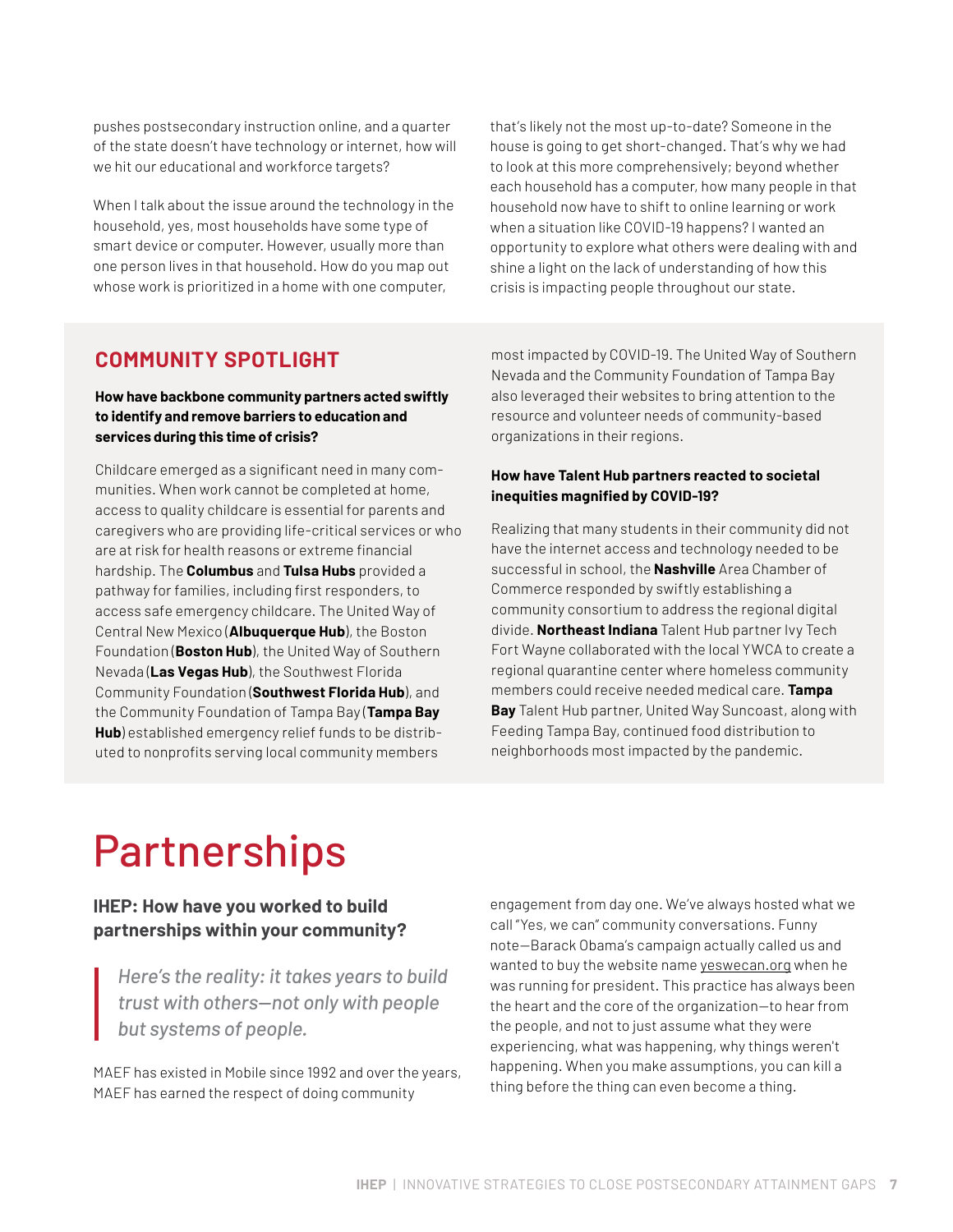MAEF built a reputation over the years of working within communities. I'm not using "community" as a broad definition; I'm talking about going to recreation centers and venues in the middle of people's neighborhoods that people walk to from their homes. We ask structured questions, we listen to the people, and then we write down responses and give them the document to review. It's important for them to validate what we hear and say, "Yep, this is what we said we desire, we want, and we demand." We always take those documents, which we call "Community Agreements," and share them with leaders in our city and our region. Much of our work is centered around the lack of education resources or the desired education outcome for those neighborhoods. We do what we call "co-owned strategic planning" with superintendents, using those documents.

This process has earned us respect. People know that we literally and authentically go get the voice of the people, document it, and give it back—and that we hold leaders accountable. Our role has always been to help bring communities and leadership together. It's not hard for us to bring people together in our community because of those years of doing the hard stuff.

#### **IHEP: What aspect of community partnerships is most challenging?**

It is important to step back and orchestrate, to bring in people who you know cannot only bring credibility, but expertise. You have to be willing to put your pride to the side. This is not about you. If you can't put your pride to the side, then you will never truly do collective-impact work.

*Collective impact is very uncomfortable; it is not a feel-good process. You have to give up your ownership for the greater good.*

As humans, that is never a great feeling, because you feel like in some form or way you've been diminished and won't get the credit for your intellectual property. But guess what? You will know at the end of the day that your contribution helped students, and your state, or your region, or your city. If it only helped one student, that's one student you can point out and say, "I did that. I helped to do that," even though that student will never know you.

# **EDUCATION SPOTLIGHT**

#### **How have Talent Hub higher education partners provided emergency, real-time supports to students during COVID-19?**

In California (**Shasta Hub**), leaders have repurposed school buses as mobile hot spot centers and parked them in areas that would otherwise be disconnected. These hot spot centers enable students to access and complete their coursework on predictable schedules. Institutions like the College of Southern Nevada (**Las Vegas Hub**) and University of Texas Rio Grande Valley (**RGV Hub**) offered emergency relief funds to students who were enrolled in the spring 2020 semester. South Texas College (**RGV Hub**) partnered with schools to open computer labs to virtually assist students with enrollment processes.

#### **How have Talent Hub partners who advocate for equitable college access altered their work during COVID-19?**

College Now Greater Cleveland (**Cleveland Hub**) and the Detroit Regional Chamber along with the Detroit College Access Network (**Detroit Hub**), continued to proactively reach out to students regarding college access, transitioning their advising appointments to virtual platforms. Both organizations have also converted community workshops on topics like financial aid and college enrollment into webinars. St. Louis Graduates (**St. Louis Hub**) implemented Brown Bag Virtual Lunches for high school counselors and access advisors to connect, learn, and share resources. Lunch topics included virtual advising, social-emotional student support, and assisting students with financial aid appeals.

### **IHEP: How has being designated as a Talent Hub impacted your work?**

If you look on Lumina's Talent Hub map, there aren't many Talent Hubs in my area of the world, meaning the South. The fact that Lumina gave lower Alabama a chance means a lot, particularly to anybody who knows the history of our state. MAEF has silently made major changes in school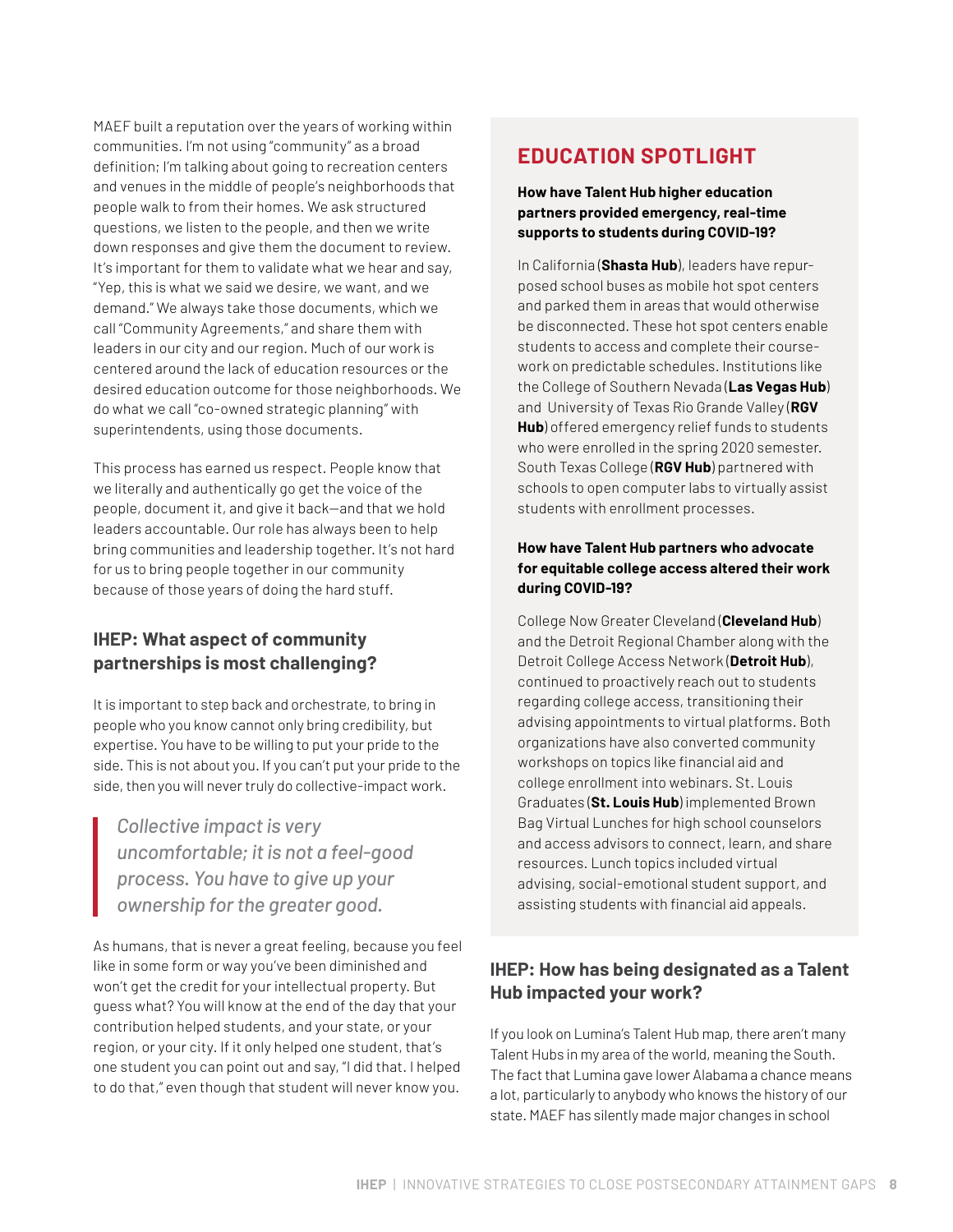districts and to policy in our region for many years, but becoming a Talent Hub elevated our organizational credibility. I honestly do believe the designation is what has helped our state coalesce around postsecondary attainment. Our state leaders were able to see that if our small corner of the state has achieved such a successful outcome in two years, then perhaps other areas should be

learning from us and replicating in other areas of the state. I strongly believe if it was just MAEF doing the work, the state would not be paying attention to it. But, because we're attached to a national organization that backed this agenda, we have been able to elevate the work happening at our institutions.

# Implementation

#### **IHEP: How was MAEF able to amplify the community's voice to maximize impact so swiftly in this time of crisis?**

MAEF doesn't carry out the work, but we can advocate, share, communicate, and lift up the work. Our role is to connect with the right people who can carry out the work, such as the higher ed leaders at our partner institutions, Bishop State Community College, Coastal Alabama Community College, and the University of South Alabama. MAEF cannot credential students, but we can partner with institutional leaders who understand why they may need to think out-of-the-box and change their processes to meet the current needs and demands in our region.

For organizations involved in collective-action work, if you haven't done the hard work of bringing your community together prior to whatever crisis you're dealing with, partner with someone who has. That's the key ingredient. You have to have the credibility of an organization that people already trust, so they know that if they say something, your organization is going to respect it, and get it to the right people to carry their voice.

### **IHEP: What led you to have direct conversations with students affected by the pandemic?**

One thing that bothered me from the experience with our charter school was how uneasy parents and students felt about the process of borrowing technology. They worried that if something happened to the technology while in their possession, like their three-year-old accidentally stepping on the computer, they wouldn't be able to afford to replace or fix it. Often they would reject the option of borrowing technology rather than risk being in that position. How do we create systems that don't put people

in positions that make them feel like they are accepting a handout that they still can't afford to take?

This gave me the idea to reach out and conduct one-onone interviews with college students. I reached out to the advisors at Bishop State Community College, Coastal Alabama Community College, and the University of South Alabama, and asked for names of students that might be willing to talk with me. I didn't tell the advisors why I wanted to speak with students, because I didn't want to bias who they chose. I just told them that I wanted to talk to some students to see how they're doing during the pandemic. One of the Bishop State students I interviewed shared her story that resonated all the way across both challenges: technology and internet access. I knew she was only one of thousands more who shared the same story, and so I wrote an op-ed to elevate her story.

### **IHEP: Why did you choose an op-ed to communicate this message?**

I love telling stories; that's just how I communicate. I've shifted over time to be more strategic, to use stories to make an impact.

*Writing an op-ed allows you to expand your voice—and the voices of others and helps you to humanize the impact of policy decisions.*

I alone don't have the reach, or the type of control, or the influence to make changes at the federal level. But with an op-ed, I can reach those who do have that power, and humanizing an experience can help them make decisions that really lead to better outcomes; at least that's my hope.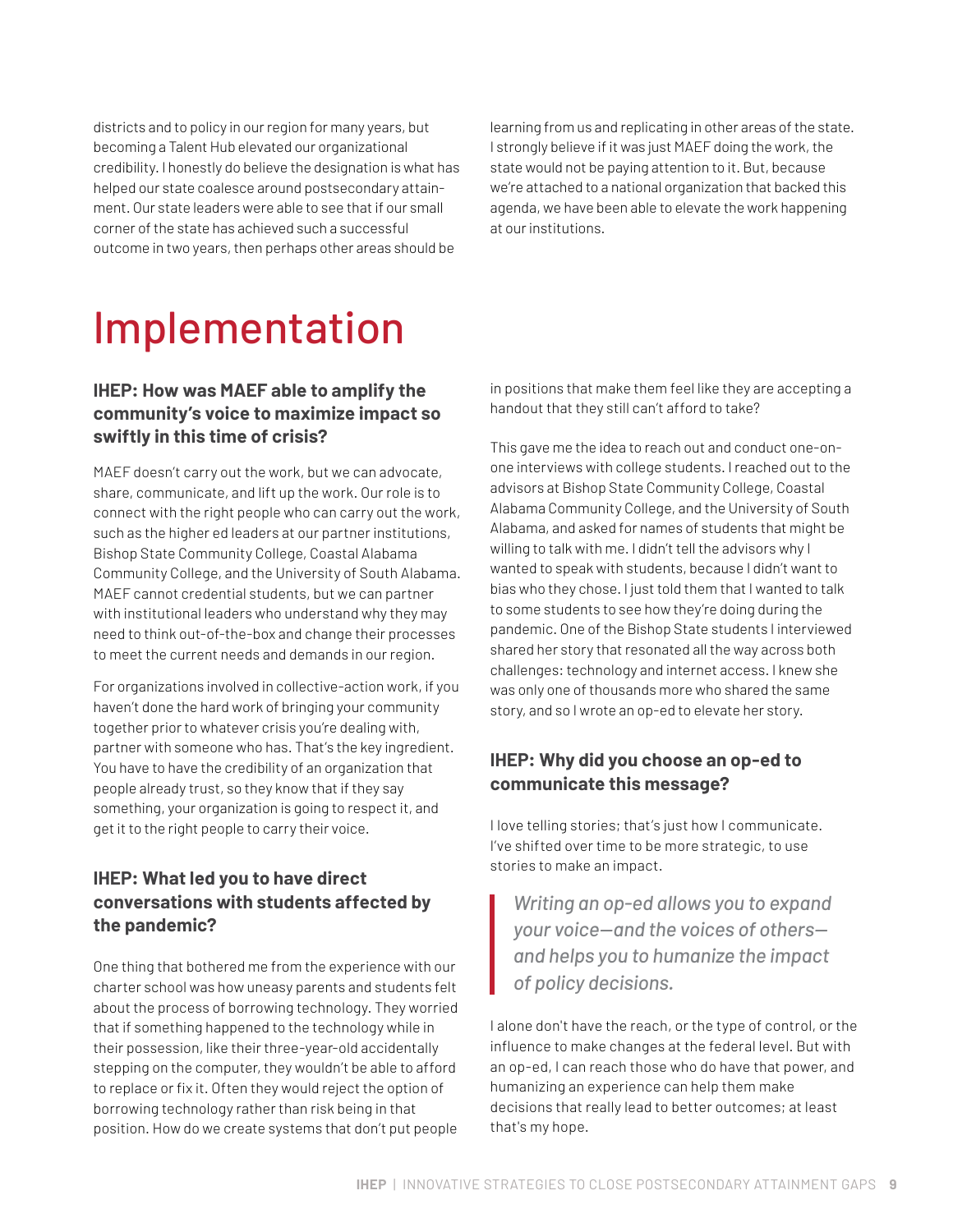# Impact

### **IHEP: You've mentioned listening to community members' needs and amplifying their voices. How did your op-ed fit that strategy?**

That's the core of who I am. I'm a listener. In this way, the work of MAEF fits perfectly with my way of processing things. By listening, you realize that collective impact is not about you. It is about bringing different people into a space and amplifying their voice, no matter who they are.

Even that disruptive person, whom you cannot stand to see show up to a meeting—their voice is just as important, because they have a reason for pushing their agenda. If you listen hard enough, you will learn what is at the root of their disruption. If you can understand how to do that, it most likely will help you understand others that have been shunned from those spaces and how to involve them as partners in the work. No matter who they are, you have to listen to them.

For instance, the student I interviewed, whom I referenced in the op-ed, over and over she kept repeating her disbelief that anybody wanted to listen to her. She kept asking, "Why me? Why did you pick me?" And, I kept telling her, "Why not you?" I had to remind her not to discredit her own voice and story.

### **IHEP: Why was it important to leverage MAEF's relationships to connect directly with students to amplify their voices in this moment?**

*The key to this work is to make everyone understand that their voice matters. No matter what tags or labels someone has given to you, earned or unearned, your voice still matters.* 

And it can possibly change policy and practice at a higher level if your voice is finally presented to the people who make decisions. Because, we have to be



*After Chandra Scott's op-ed ran in in May, Lateshia C. finished her spring 2020 term with a "big bang," receiving three As and one B and earning her place on the Dean's List. Lateshia, pictured here on her way to church, praises God for bringing her "through many storms." Photo courtesy of Lateshia C.*

honest, most of the people who make real decisions are not connected to the collective voice. They are connected to the individual and collective voice, which is usually connected to a bottom line, or to some type of fabricated goal that is not connected to the voice. If we don't continue to help the voice get connected to the work, we always will leave behind the very people we say we want to close gaps for. For me, the only way to make that a reality is to bring those voices into the space where those spreadsheets and analyses are being reviewed and layer those voices on top. Make the numbers real to the person who's making the decision.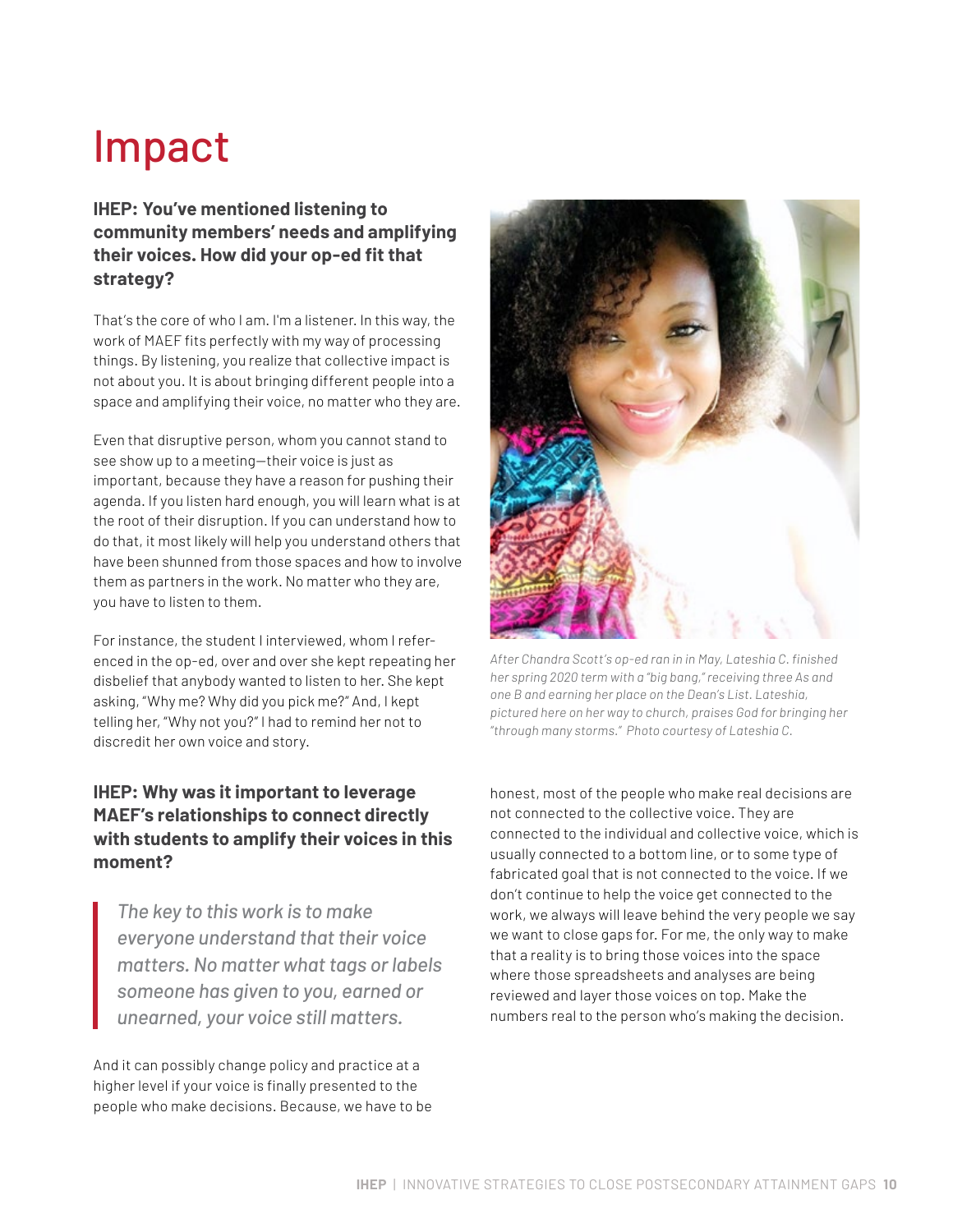

*Bishop State Commencement Ceremony. Photo courtesy of Bishop State Community College.*

# Looking Ahead

**IHEP: Have you learned any lessons that you would like to share with other groups interested in using their collective voice to advocate for equity in their communities?**

The first thing that pops in my head is that I went into this kicking and screaming. When Dakota asked me to join the Lumina Policy Corps, I told him, "No. That's not what I do. MAEF is a non-profit. We cannot lobby to federal staff in any way."<sup>7</sup> That was my lack of understanding of the difference between lobbying and advocating. As a non-profit, we can advocate for our students' needs by putting a voice to the issues.

I would tell other Talent Hubs to talk with the students in their community. When I was working in high schools, I would literally go to high school events, sit next to a student, and just spark a conversation because I wanted to understand what things were like from their perspective. I encourage everyone to do that so when you do have the opportunity to approach federal, state, or local leaders, you aren't just walking in with a fancy infographic of data and charts that tell the outcome. Instead, you can say, "Take this data point right here, which is

really a student named Charles, from whichever institution. He had to go through x, y, and z, and now he's this number of credits away from completion, or this is what his persistence or re-enrollment looks like." The story humanizes the data.

#### **IHEP: What would you suggest another Talent Hub member do to get started?**

As non-profit leaders in this work, we should gather as many human stories as possible. If that has not been your work, make it your work now. I know a lot of us that follow the data but never connect the data point to the real person it represents. Remember the key reason we're doing this is for the students and their outcomes. How can that be your focus if you have not talked to a student?

My biggest piece of advice is that as you're crunching numbers, gathering data, and building systems, don't forget to take a moment to connect with a person, or persons, that you are doing the work for. You have to know where they are, and who they are, to be better purveyors of the data that can ultimately benefit them.

<sup>7</sup> As a private foundation, Lumina does not support or oppose any legislation. Lumina provides educational information, nonpartisan research and analysis to advance Goal 2025 - 60% of working-age Americans holding high-quality credentials beyond high school by 2025.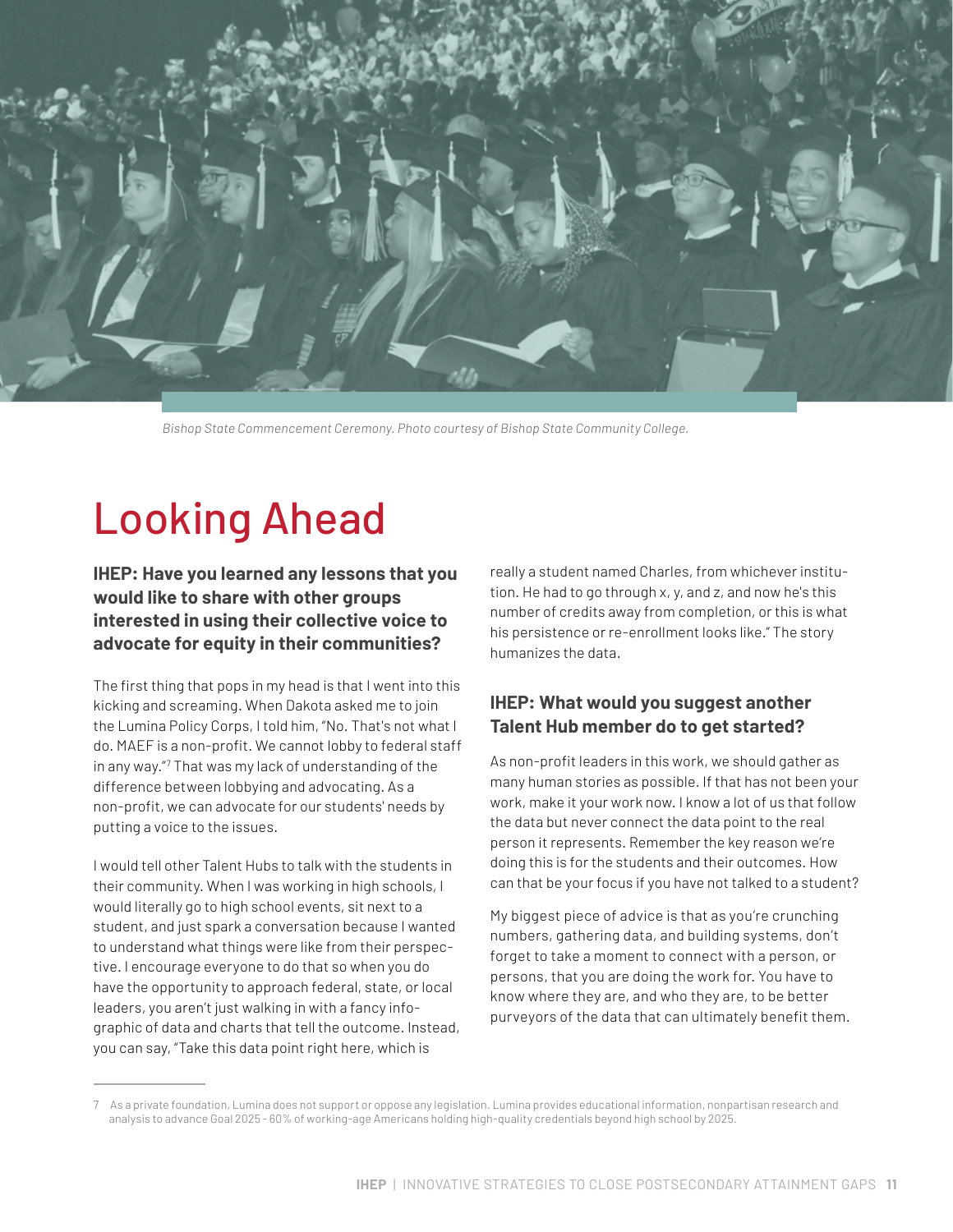# Conclusion

As communities across the country respond to the dual crises of a global pandemic and endemic, structural racism, community leaders have prioritized direct action to help community members in real-time, while also continuing to address the systemic barriers that consistently lead to disproportionate devastation for Black communities, communities of color, and other populations that have historically and systematically been discriminated against. Talent Hubs intentionally collaborate across sectors with diverse groups of community stakeholders, civic leaders, and educators to ensure no member of their community is left behind. These cross-sector partnerships focus on systemic reform in a way that intentionally addresses education, employment, and health disparities related to race, ethnicity, and/or socioeconomic status.

In times of crisis, regional collaboratives, such as Talent Hubs, can harness the power of their collective voice to advocate on behalf of their citizens for necessary change, call attention to policies and practices with inequitable consequences, and use data to illustrate how the crisis magnifies disparities in their community that disproportionately impact the people they serve. Even more powerfully, collaboratives can use their position to capture and amplify the voices of impacted communities who would not otherwise be heard. Actions like these are necessary to ensure equitable access to and success in postsecondary education that will lead to meaningful employment and stronger communities.

*University of South Alabama students flash their "J" for Jaguar to show school spirit on Convocation Day at the Mitchell Center in August 2019. The day traditionally includes the class picture, a spirited pep rally, and then the more formal Convocation program itself. Due to the COVID-19 pandemic, this year the university is planning a virtual Convocation, including a spirit video and a slate of speakers sharing thoughts around the theme "South Strong. Together." even in a time of social distancing. Photo courtesy of University of South Alabama.*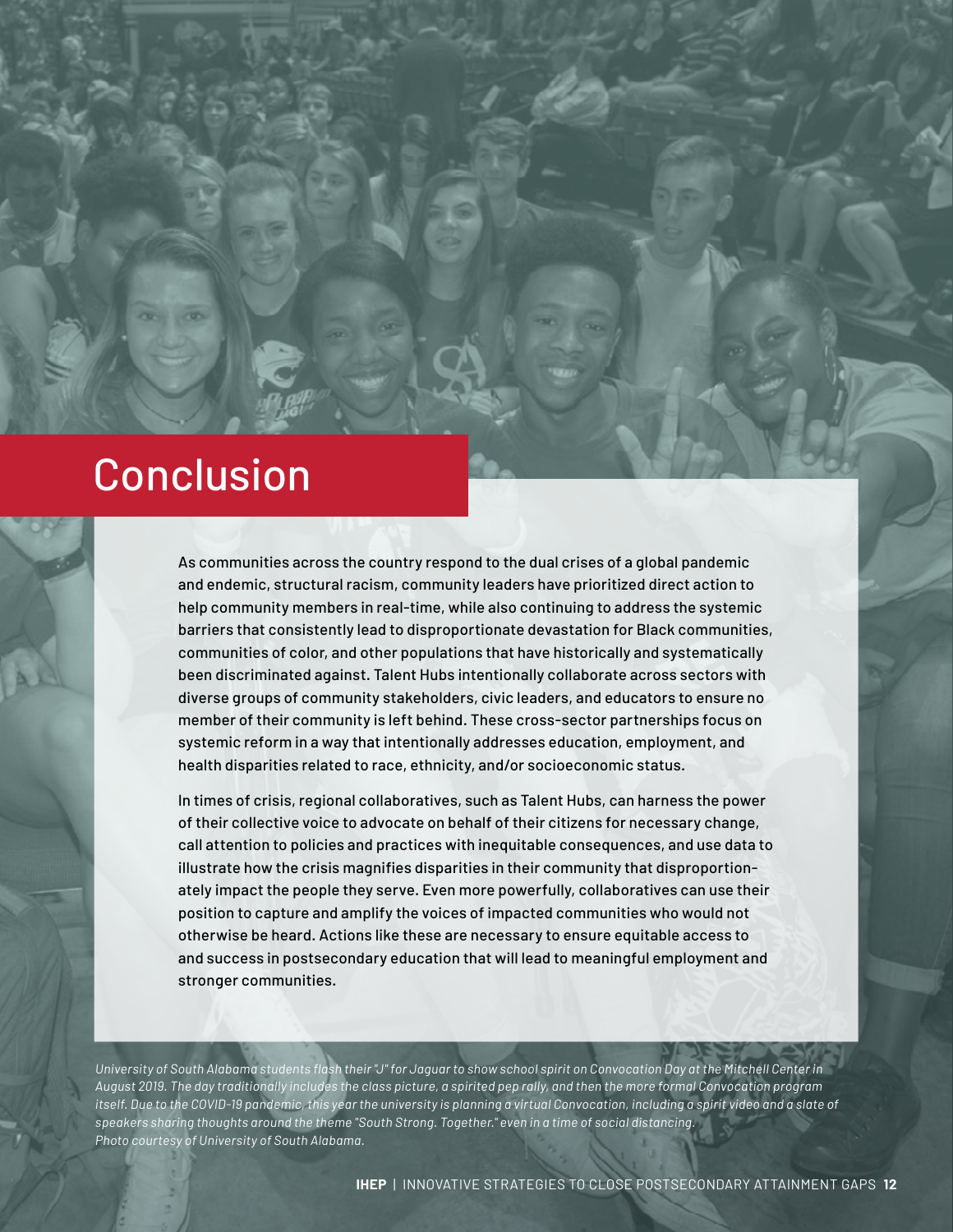# Op-Ed Storytelling Tool

**Meaning "opposite the editorial page," op-eds express the opinions of an author not associated with the publishing news outlet. These opinion pieces can be effectively deployed to elevate a community's shared voice, bring awareness to an issue and identify recommendations for policymakers.** 

They enable individuals to argue persuasively to sway public opinion and, ultimately, even public policy. Op-eds are brief, typically 750 words or less, and usually cover one major point that relates to a current event, like a public health crisis.

This tool provides readers with a guide to writing effective op-eds using an example written by Chandra Scott, Director of Strategic Outcomes at Mobile Area Education Foundation, Lead Partner for Lumina's Mobile Talent Hub. This op-ed was crafted during COVID-19 to bring attention to how the pandemic exacerbated the digital divide in Alabama and negatively impacted college access and persistence for students from populations underrepresented in higher education. It was published on [May 13, 2020 on AL.com](https://www.al.com/opinion/2020/05/lack-of-broadband-access-is-a-hidden-barrier-to-our-pandemic-recovery.html).

# **PLANNING**

#### **1. Determine the Best Author**

Is it better to hear from the college president, an employer, a faculty member, a parent, or a student? The best author depends upon whom you are trying to reach and why.

#### **2. Own Your Voice**

Many people may doubt they have the expertise required to write an op-ed. Lived experience can equate to the most powerful expertise, and equitable representation in the voices we amplify is vital. Use a personal tone and share your own experiences.

#### **3. Identify the Problem, Cause, and Solution**

Clearly identify the problem you want to address, its cause and possible solutions, as these factors will inform how you present the problem. You do not need to articulate a complete solution to the problem, but you do need to know who can take action to make change.

#### **4. Know Your Audience and the "So What"**

Who is your primary audience and what do they value? Why should they care about the problem you have identified? The answers to these questions will determine how you frame the issue.

### **5. Identify Target Media Outlets**

Identify ideal media outlets for your op-ed. Does your target audience read these publications? If not, which other outlets would enable you to reach them? Familiarize yourself with submission requirements and follow them closely. If online submission is required, submit your piece prior to emailing staff directly for follow-up.

#### **6. Identify Target Release Date**

Etiquette requires you pitch to only one media outlet at a time. Build sufficient time into your timeline to pitch, not get accepted, and then pitch to additional outlets before your target release date. Ideally your op-ed relates to something timely, such as recent news, a policy change, or a new study. Consider this connection when selecting your target release date to ensure it is well-timed for the most impact.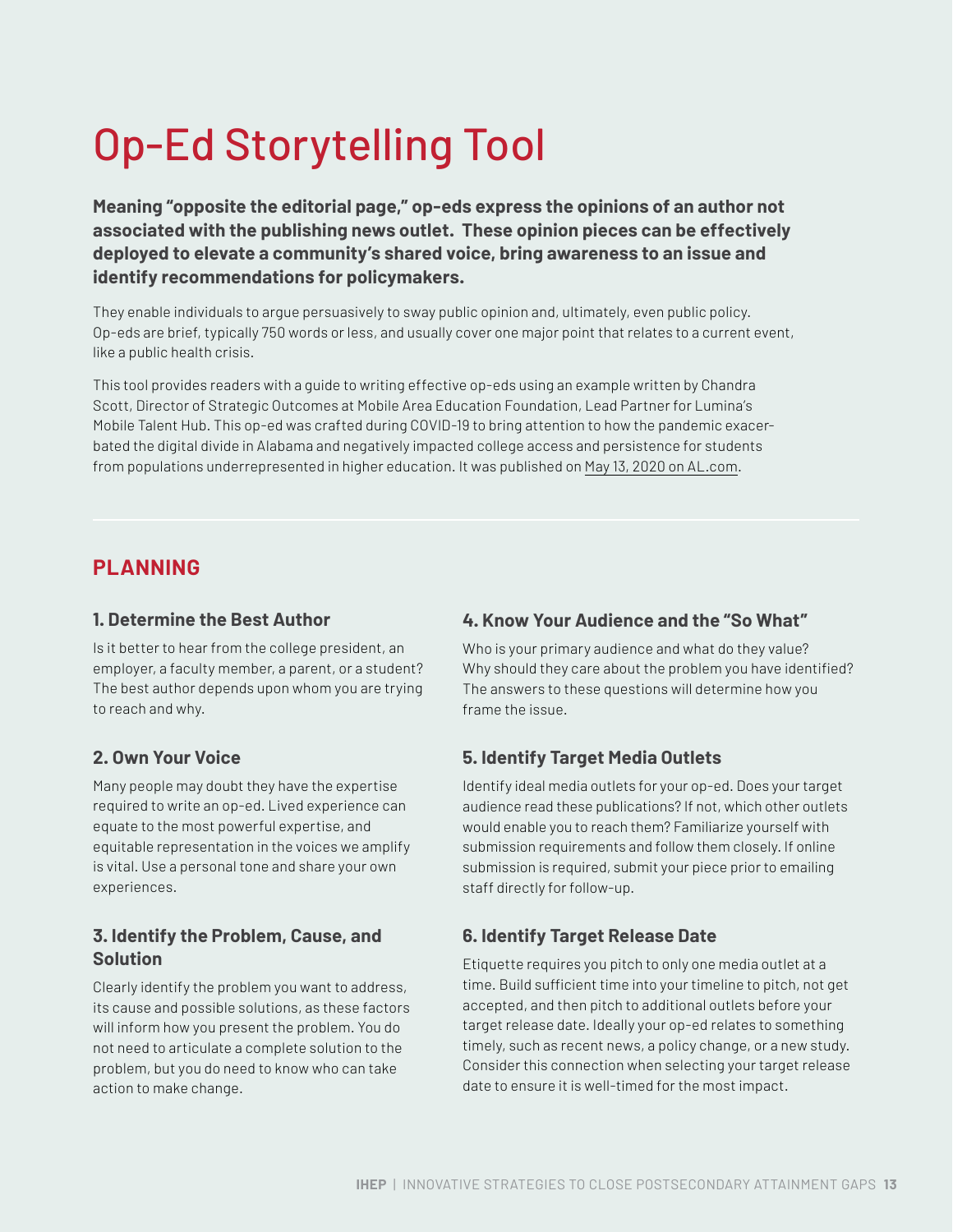# **WRITING**

#### **Establish Your Credibility**

*Ensure something in your op-ed lets your audience know you have experience or expertise in your topic. It may be as simple as your title, or you may need to signal the audience with phrases like "In my 17 years as an administrator" or "As a student who stopped-out".*

#### **Grab Attention**

*Even before COVID-19, but especially now, many topics are competing for your audience's attention. Your opening needs a "hook" to intrigue your audience to keep reading. Hooks include surprising facts, examples, brief stories, and strong claims.*

#### **Make Your Point**

*Authors can get swept up in a story and not realize they haven't made a clear argument. Use short sentences and paragraphs and avoid jargon for clarity.*

#### **Consider a Counterargument (or Not)**

*Sometimes it's a good idea to acknowledge a counterargument. In other cases, you could be simply giving visibility to your critics. Consider whether you are preemptively addressing your readers' questions or creating doubt. If the answer is the latter, skip the counterargument.*

#### **OPINION**

# Lack of broadband access is a hidden barrier to our pandemic recovery

POSTED MAY 13, 2020

*By Chandra Scott | Director, Strategic Outcomes Mobile Area Education Foundation*

Alabama has a goal of growing its workforce to 500,000 highly skilled employees over the next five years. With an unforeseen COVID-19 pandemic, is this goal still possible?

One alarming outcome of the pandemic is the transition from traditional learning to virtual learning in both K-12 and postsecondary institutions. Lateshia C. is a 27-year-old, single mother of two who attends community college with the hopes of becoming a nurse. With an unforeseen novel COVID-19 pandemic [sic], Lateshia's path to attaining a degree has become challenged with the college's campus closure and transition to virtual learning only. She does not have internet in her home and new internet installation is not an essential service during the stay-at-home order. Therefore, in order to receive and complete her assignments, she has to drive nearly 20 miles from Spanish Fort to Mobile to get access to internet at her sister's home—causing both a health risk and an additional financial burden due to the cost of gas. Flooding on rainy days prevents her gaining internet access and therefore negatively impacts her grades.

In Alabama Workforce Region 7, the [Mobile Area Education Foundation](http://www.maef.net/) facilitates a postsecondary attainment agenda known as [75,000](http://www.maef.net/our-work/initiatives/75k-degrees)  [degrees by 2030](http://www.maef.net/our-work/initiatives/75k-degrees) (75,000 Degrees Talent Hub\*). This region, like all regions in Alabama, already faces challenges to getting more citizens *to* and *through* a postsecondary pathway. Now that higher education institutions have closed their doors and transitioned all learning to virtual classrooms, challenges that already existed are amplified.

Many students rely on campus computer labs to access and complete their assignments because they can't afford or access internet at home. When nearly 82,000 students enrolled in an Alabama 2- and 4-year institution receive Pell funding, access to technology is an expense many can't afford. Even if a student can afford to purchase a computer, what good is it if he/she doesn't have access to internet/Wi-Fi?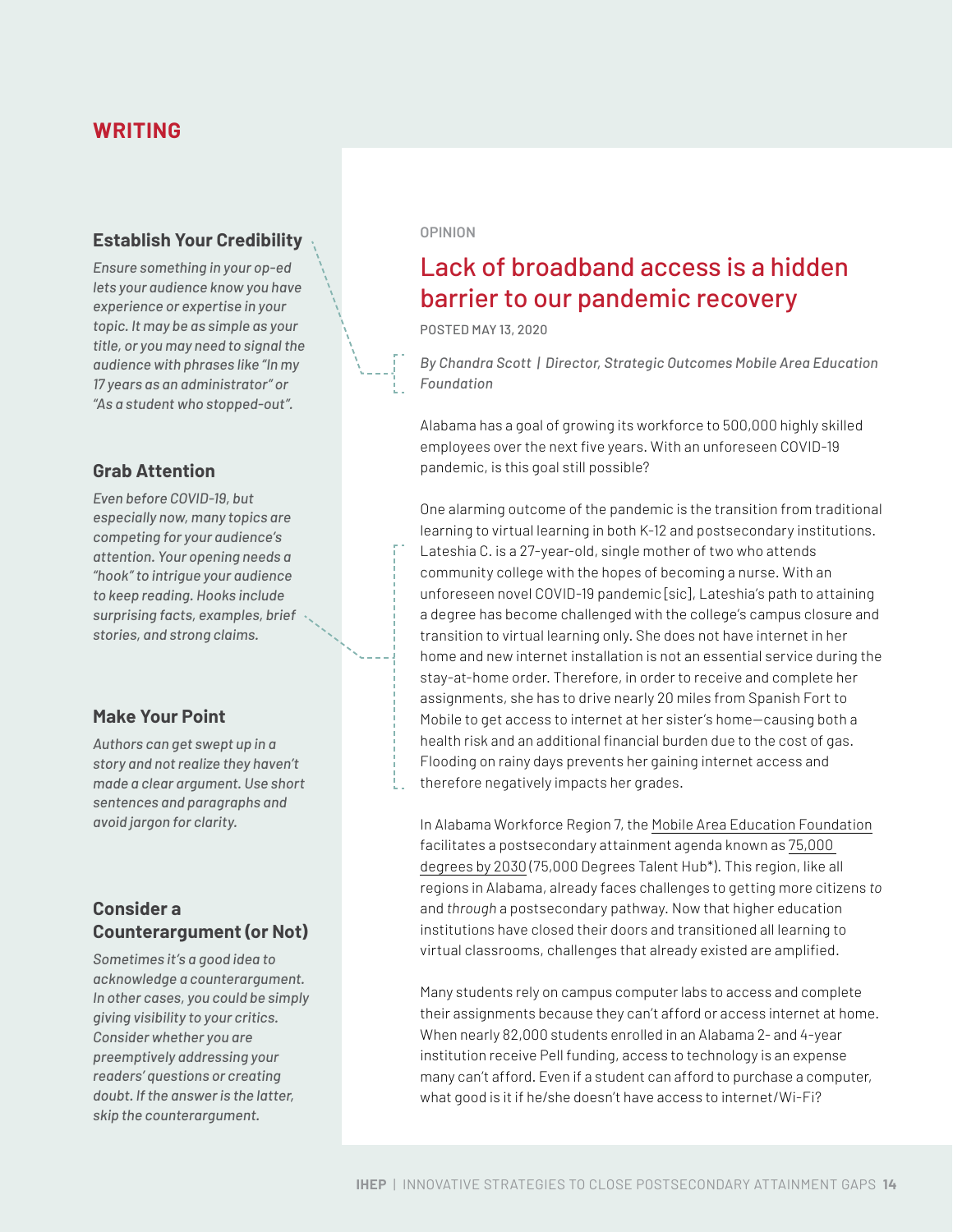#### **Support Your Point**

*Use evidence and examples to support your point and provide context to frame quantitative evidence like data.* 

#### **Conclusion**

*Your conclusion should relate back to your introduction and offer some form of solution. You need to identify who can do what to make change and ideally provide a specific call to action.* 

Internet/Wi-Fi access is a bifurcated equity challenge encompassing geography and affordability. Let's start with rural communities. As stated in a [USAtoday.com](https://www.usatoday.com/) article, in nine of 67 Alabama counties, less than 30% of the population has access to broadband. Choctaw County only has an internet access rate of 22.8%. Cleburne County has a low access rate of 12.9%. For other Alabamians, access to internet is not based on geography, but affordability. An additional \$40-50/month for internet creates a hardship for many families in Alabama, which is the sixth poorest state in the U.S. With access to broadband being at such disparaging low rates, transitioning to only virtual learning further widens the gap of equitable access to earning a credential or degree.

Every day we are bombarded with data on the economic impact COVID-19 is having on our state, nation, and world. We have to remember people are attached to these numbers. This brings me back to my initial question; will we be able to fulfill our state's postsecondary attainment goal so that we can grow our workforce to 500,000 highly skilled employees? We must. It is more pertinent than ever. In order for our state to recover from the negative economic impacts of this pandemic, we must invest in Alabama's best asset…human capital.

As our local, state, and federal leaders navigate through this pandemic, I challenge them to put the word equity in action. While distributing stimulus checks may address the short-term needs of some of our community members, we must also find ways to better the process of getting *to* and *through* postsecondary pathways for all Alabamians. Equitable access to quality education is not only an economic imperative, but a moral imperative and it is the only way we will ensure 500,000 highly skilled employees in our workforce by 2025.

*\*Originally appeared on AL.com's website – [www.al.com](https://www.al.com/)*